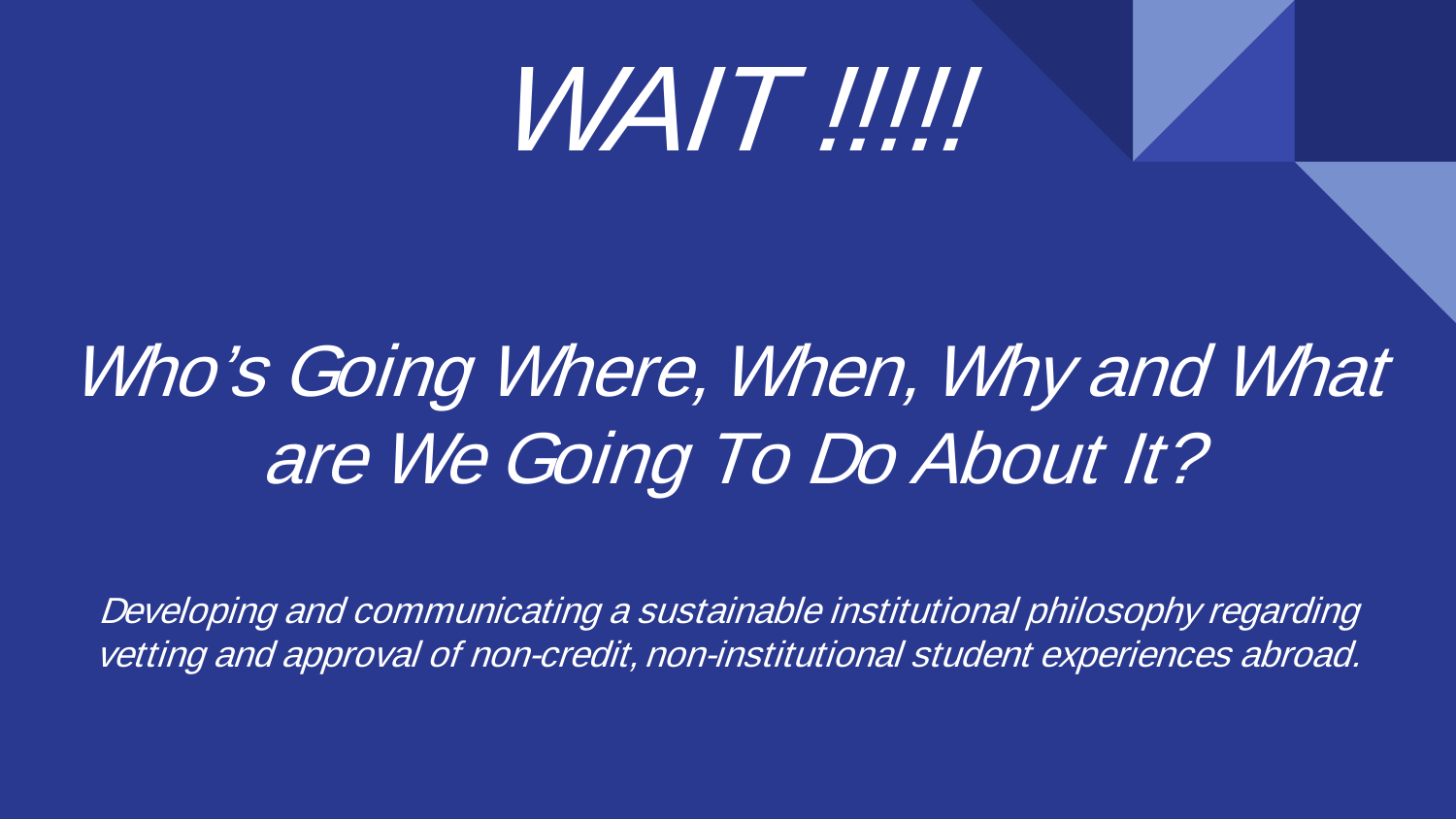## Presenters

Chair - Liz Greenfeld: Assistant Director for Global Program Support Services, Georgetown University

Presenters:

- Daniela Ascarelli: Drexel University Assistant Vice Provost Intl Programs & Director of Study Abroad
- Patrick Morgan: Senior Advisor for International Health, Safety, and Security, University of Michigan
- Carri Orrison: Director of Institutional Partnerships, Global Experiences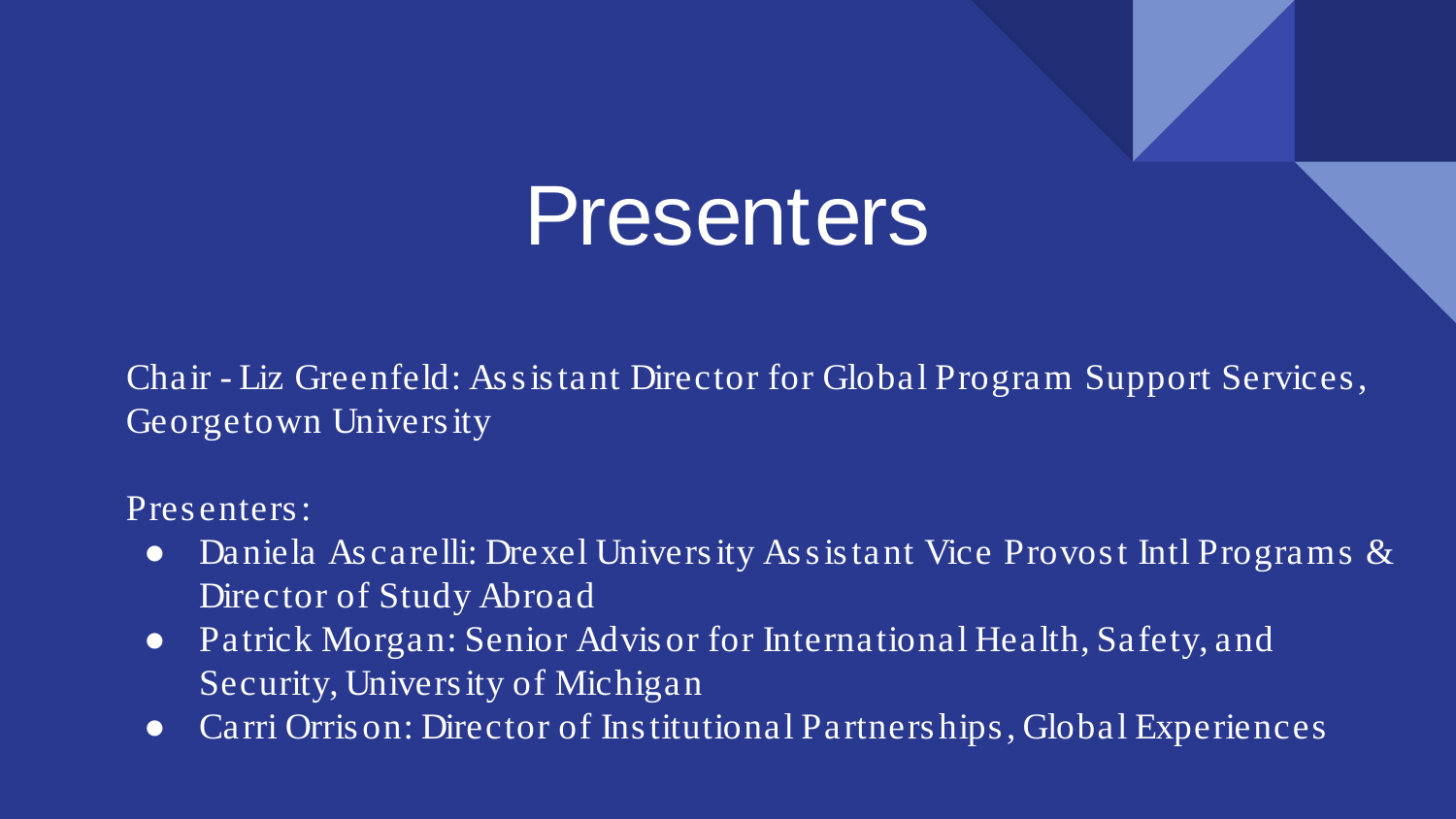## Purpose of session

• Define what is university-related travel and our duty of care to our travelers

● Dis cus s creation of an ins titutional philos ophy, s tandards , and vetting process for international travel

● Share res ources to centralize philos ophy and train faculty and departments on common standards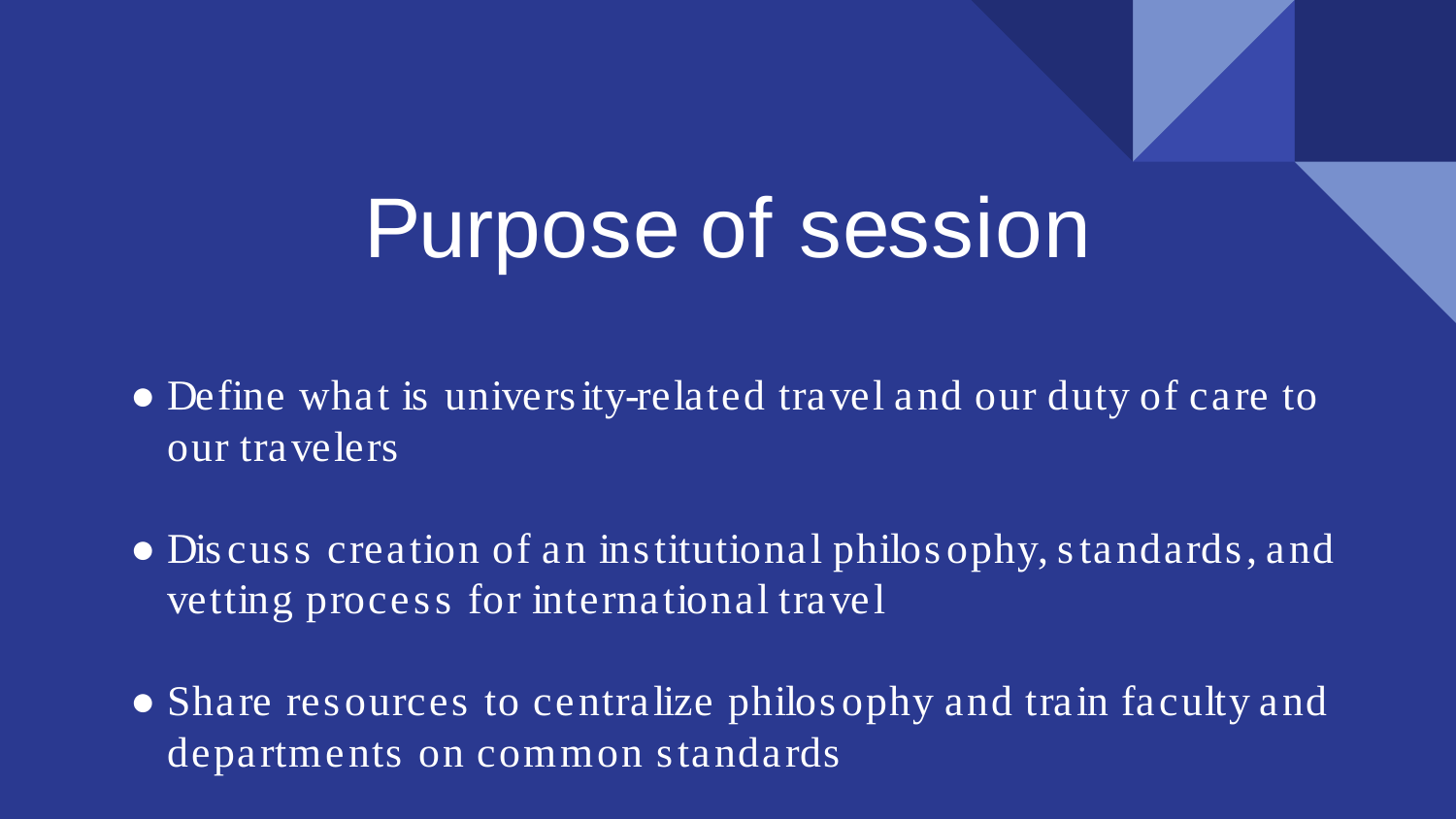$\epsilon$  Feb 21  $\bar{z}$ 



Patrick Morgan <morganpt@umich.edu> to Kelly, Mandy, Danyelle

HI Mandy and Kelly,

Thank you for submitting your Safety Plan proposal for Group Travel to the International Travel Oversight Committee (ITOC) for review. I appreciate the detail you have provided in the plan. It's evident that you carefully crafted your travel plans. We do have a few additional questions that will help us better assess your travel plans.

Before I move on to the Safety Plan review questions, I would like to determine if this experience is sanctioned by a U-M unit. Details are listed on the International Travel SPG at the very bottom on the VSO section: http://www.spg.umich.edu/policy/601.31

#### Related questions include:

- 1. For this trip to El Salvador, is Rotaract Michigan receiving any funding from a UM department or unit?
- 2. I understand that you are working with the Ginsberg for this experience. To what degree are they involved in the planning and pre departure process.

#### **Safety Plan Review Questions:**

To aid the ITOC committee's review, could you please respond to the questions within your Safety Plan in MCompass. You can do this by clicking on the pencil icon next to your Safety Plan questionnaire in MCompass Safety Plan application.

Also, please let me know when you are done so that I can forward your updated responses to the rest of the ITOC for review:

#### 22. Accommodations Overview:

For the homestays, how were these families chosen? Have they hosted Americans in the past? Have they worked with Travel 2 Teach El Salvador in the past?

#### 30. On-site Support Resources

Travel 2 Teach El Salvador staff member Joaquin Batres is listed as the In-country partner. Is he also the 24/7 emergency contact? If so, what is his 24/7 telephone number? Is it: (503) 78845369?

Also, do you have a telephone number and names (and pictures) of the staff members who will pick you up from the airport?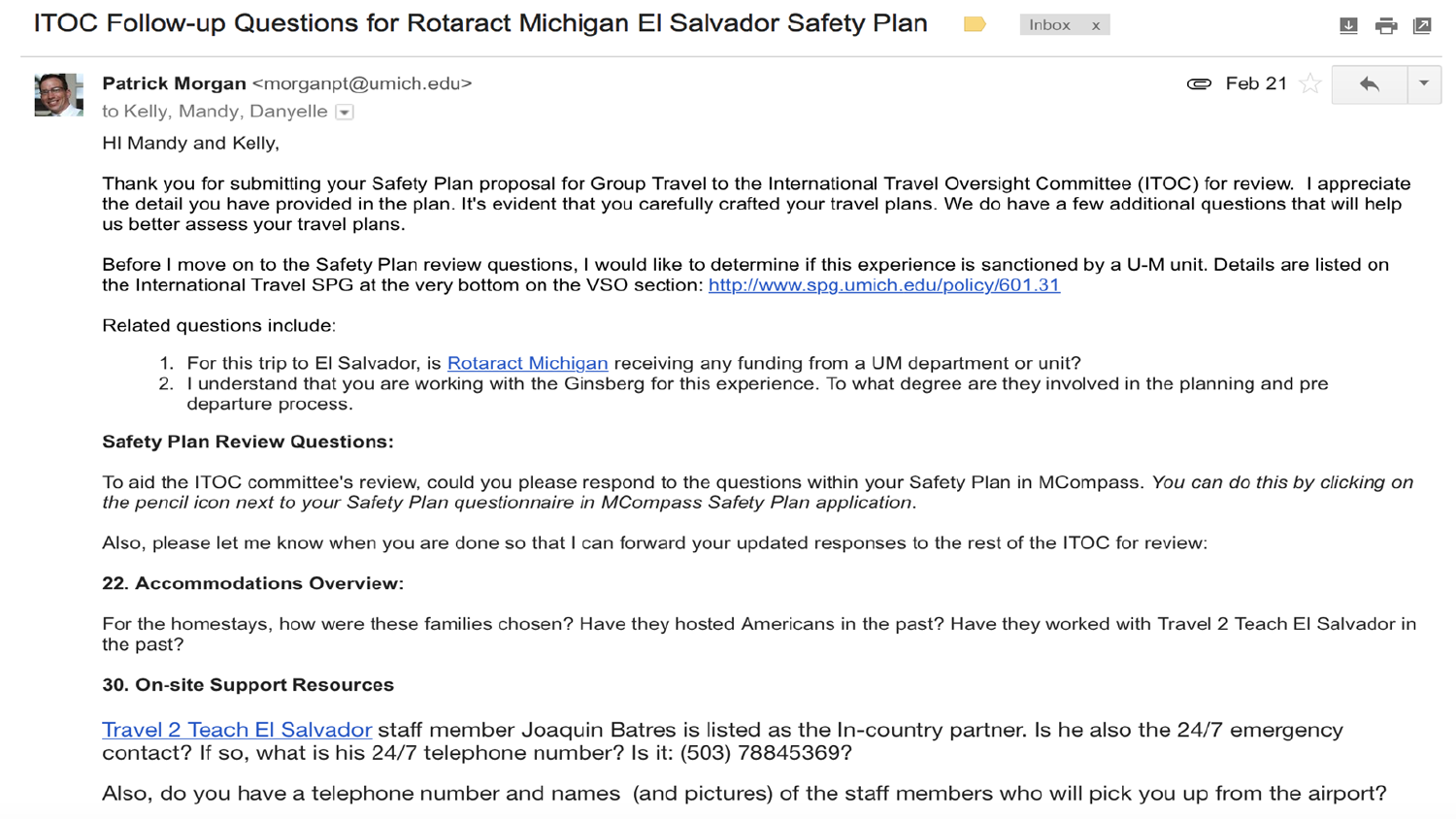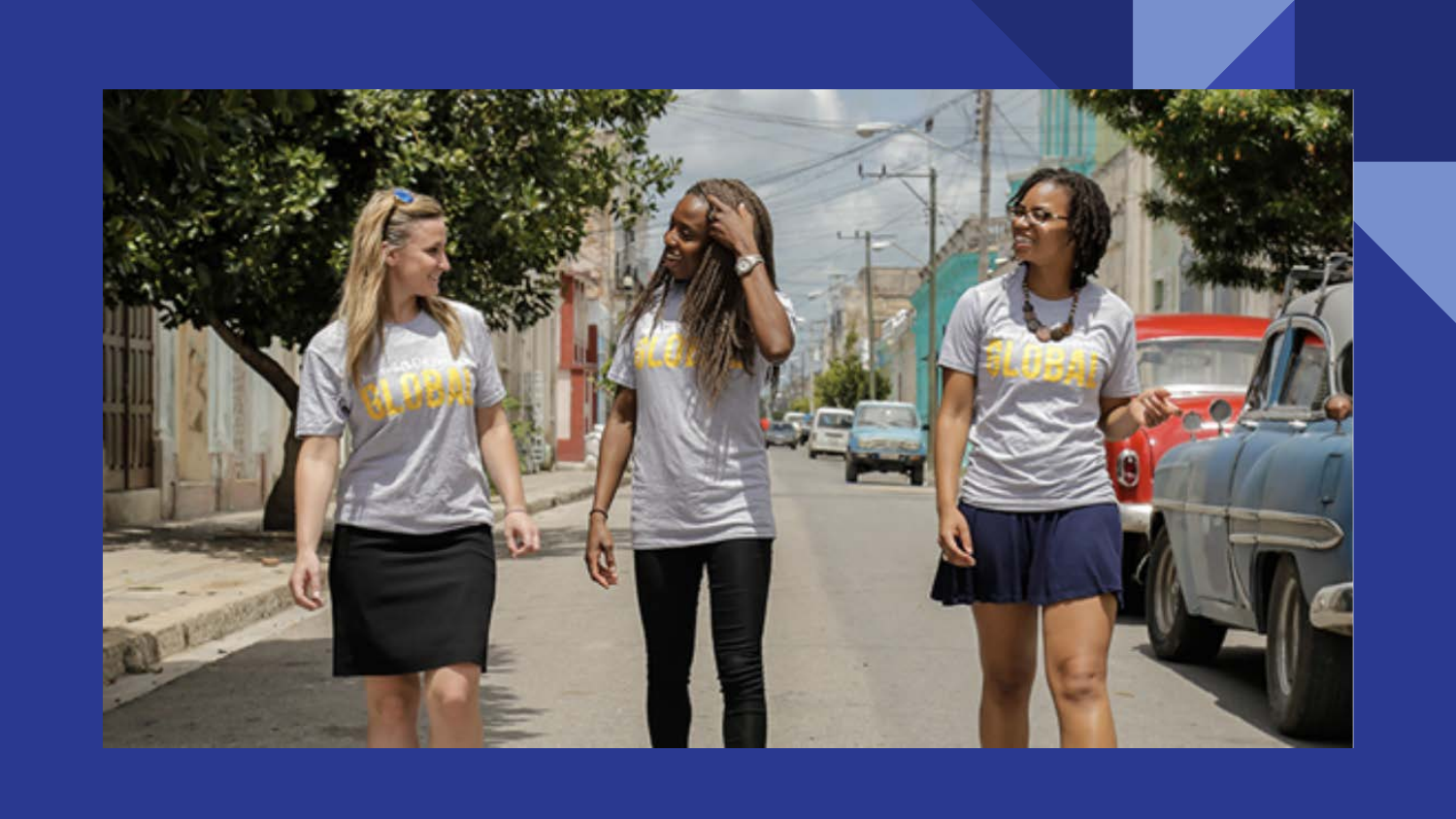# Who are the travellers and what are they doing?

• Each table defines their 'list' and then reports out with encompassing list to be built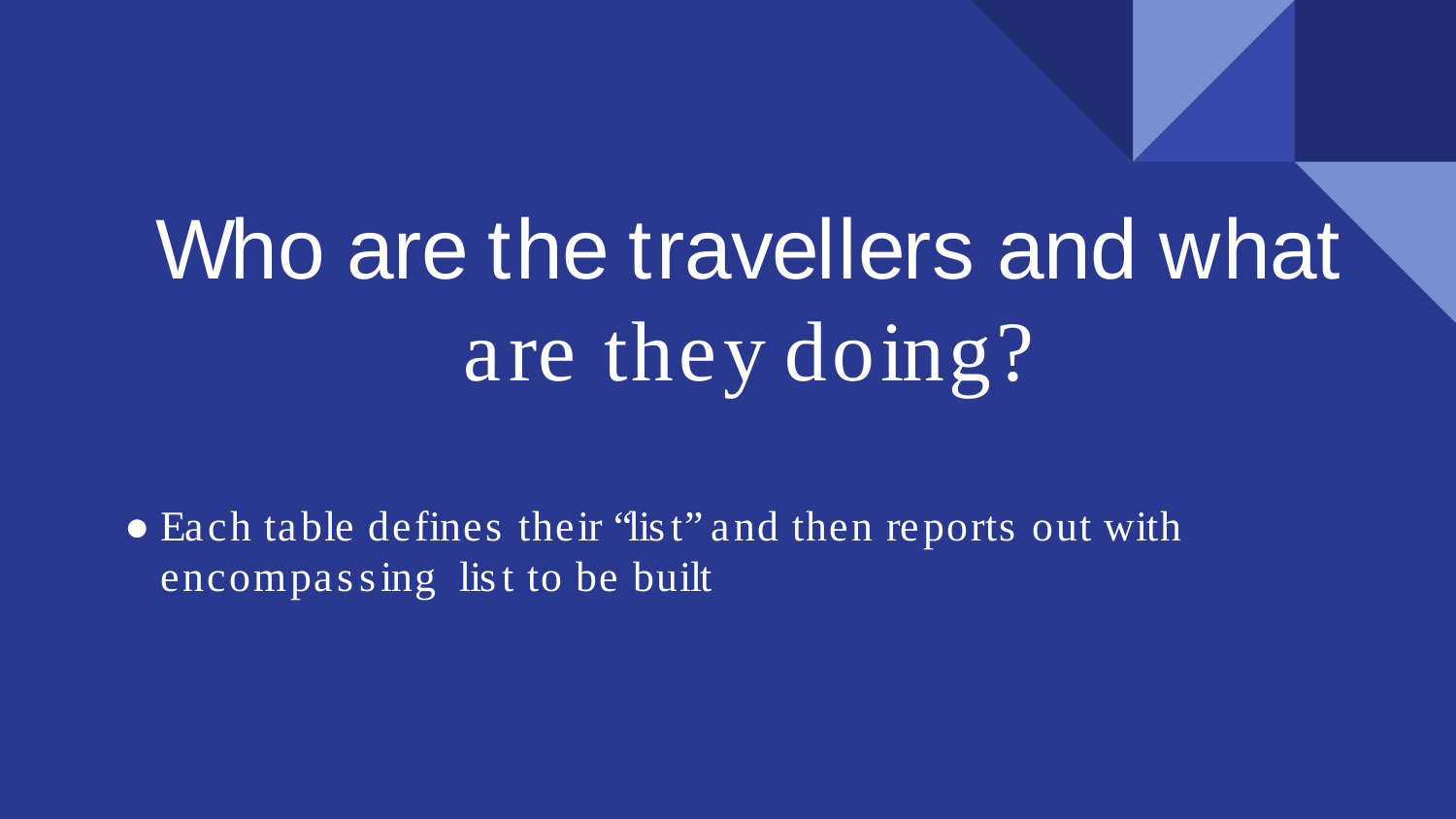## Our Travelers Are:

Anyone that you can imagine-registered student orgs, vacationing s tudent who calls in for help, regis tered s tudent orgs Faculty unles s they are purely on vacation Student orgs that are travelling abroad-even if no funding-yes? No?

Community college-- no way for a s tudent to no longer be a s tudent-

- anyone who is currently affiliated with comm college

- Alumni abroad, alumni tours
- Pre admits

Post graduate fellowships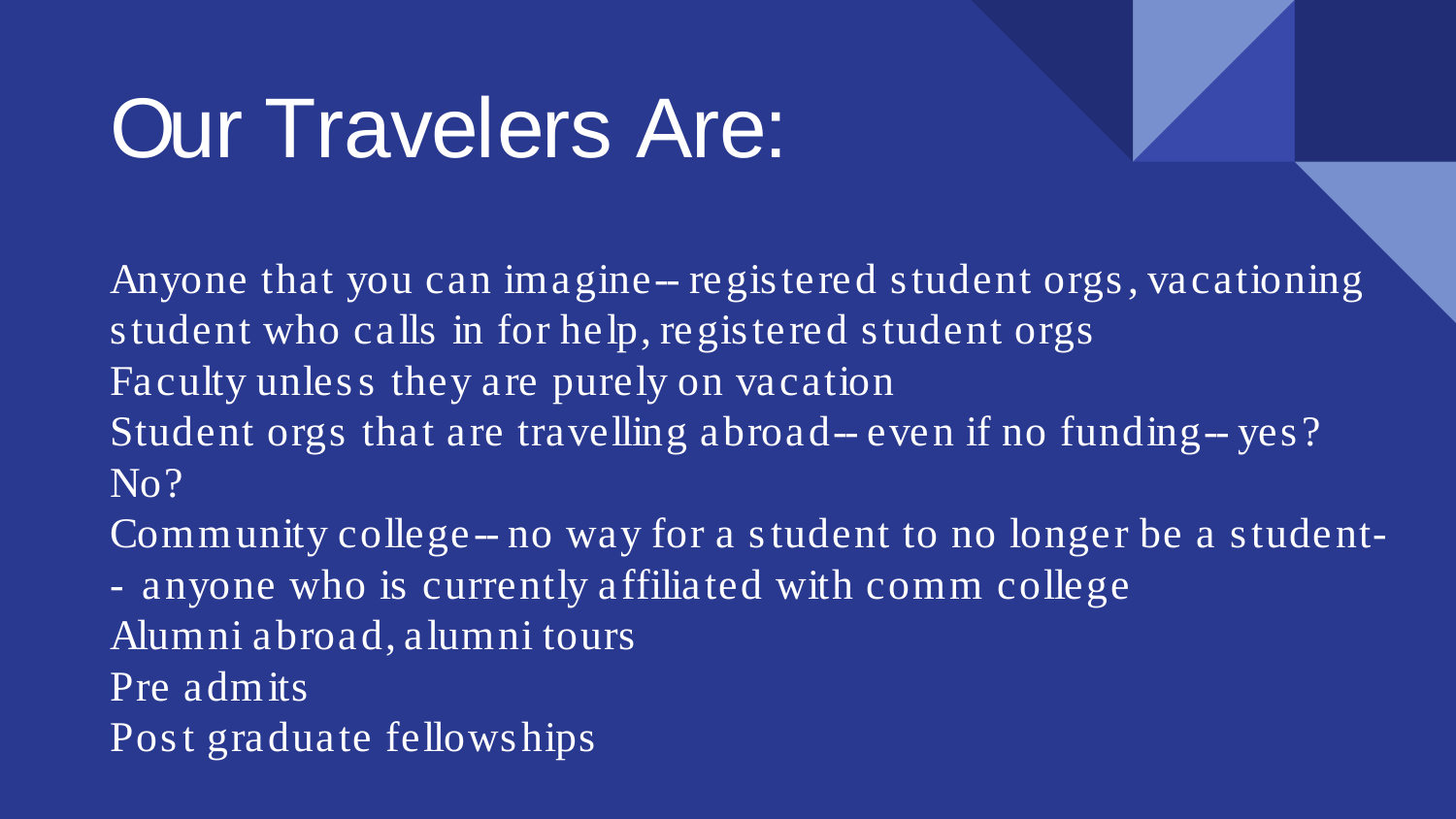### Drexel, UPenn say study abroad students safe after Paris attacks

COLLEGES PARIS ATTACKS PARIS STUDENTS DREXEL SAFETY UPENN

BY DANIEL CRAIG PhillyVoice Staff

### in  $\oplus$   $\odot$   $\sim$   $\oplus$

wo Philadelphia universities with study abroad programs in Paris said that all students in the country were safe after a series of terrorist attacks took the lives of more than 120 people.

Drexel issued a press release Saturday saying that all students in Paris were safe and accounted for, adding that they are "deeply saddened" by the attacks.

### **Duty of Care**

 $\circ$  What is it?

- How does your institution define it?
- Individual student risk vs. reputational risk to institution
- How do providers fit in?

<u>/www.phillyvoice.com/drexel-upenn-say-study-abroad-students-</u> safe/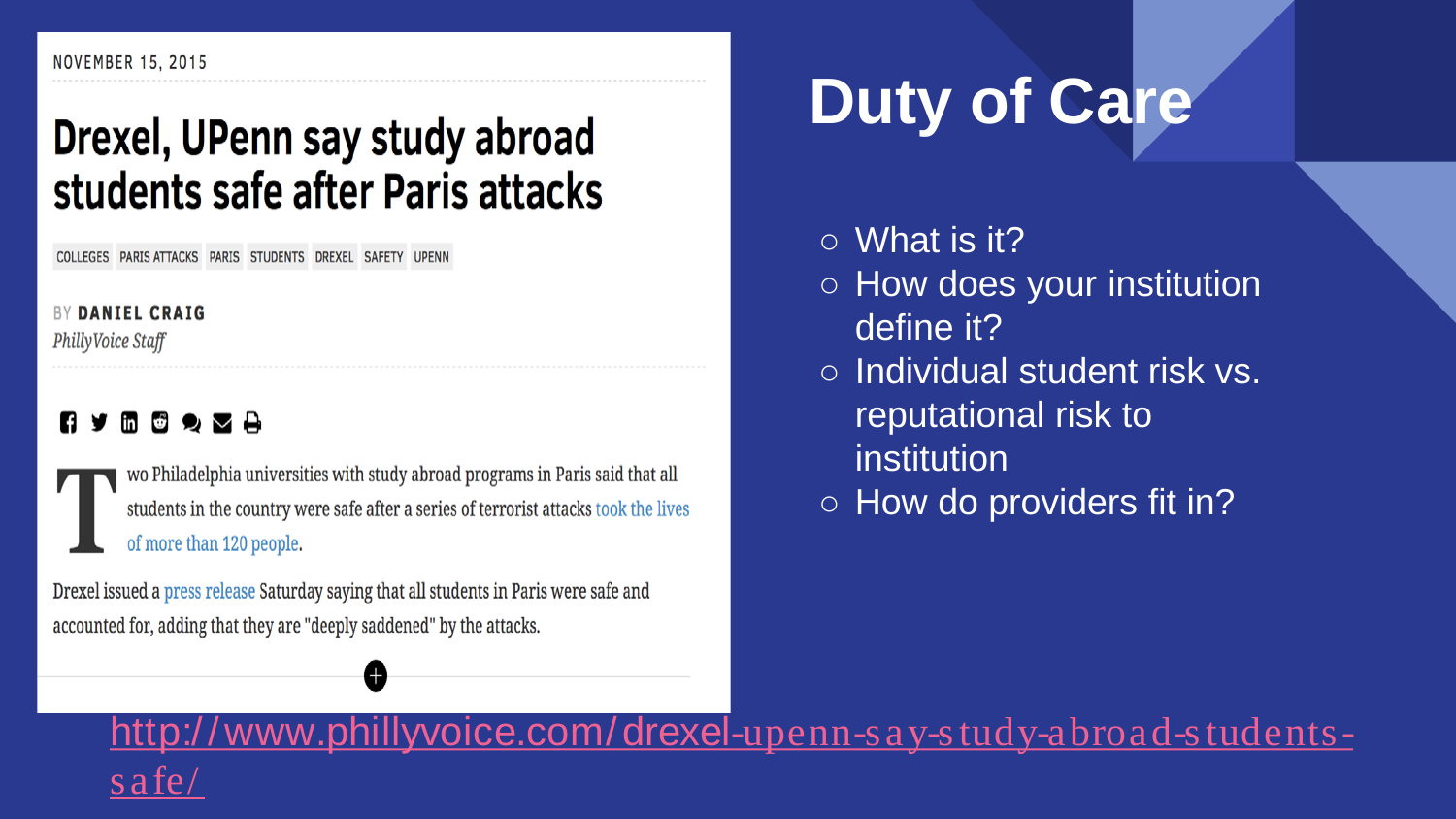

The daydreams of cat herders

●Who knows who is abroad? ●Who has booked that travel? ● How do we collect this information? ●Who has the authority to enforce policies ? ●Who has owners hip?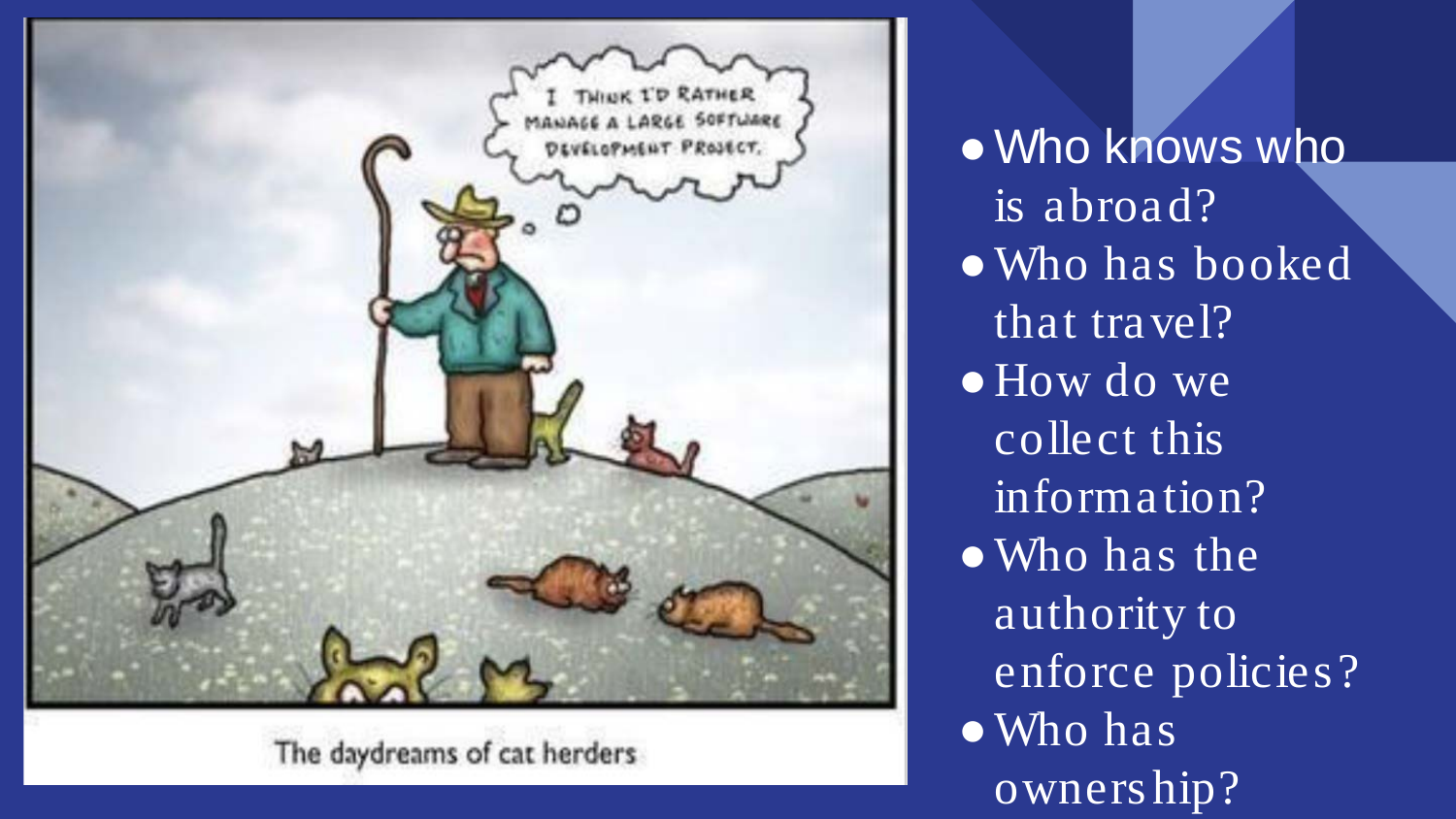Go for the Win / Win: Supporting Travelers & Avoiding Lawsuits

- How do we define universityrelated travel?
- Does travel approval exist?
- What offices are included?

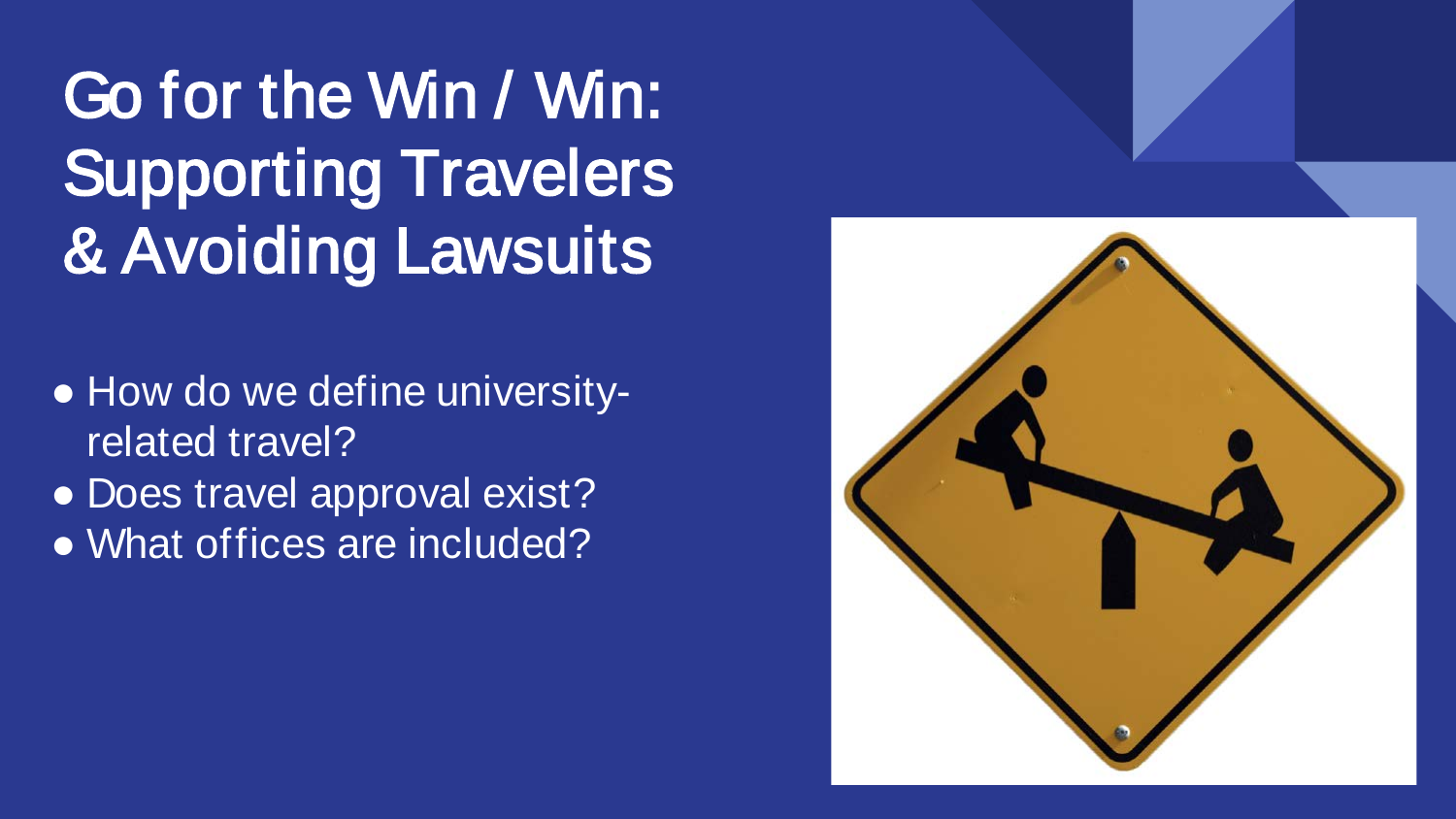#### $\mathcal{L}$ iliyetidi do we do about that .

### Who would be on your is land?



- **Study Abroad**
- **Administrators Group**
- **Academic Advising**
- **Internship Office**
- **Alternative Spring Break**
- **Service / Community Engagement Office**
- **Center for Campus Involvement**
- **Risk management**
- **Legal counsel**
- **HR**
- **Student Government**
- **Office of General Counsel**
- **Risk Management**
- **Office of the Provost**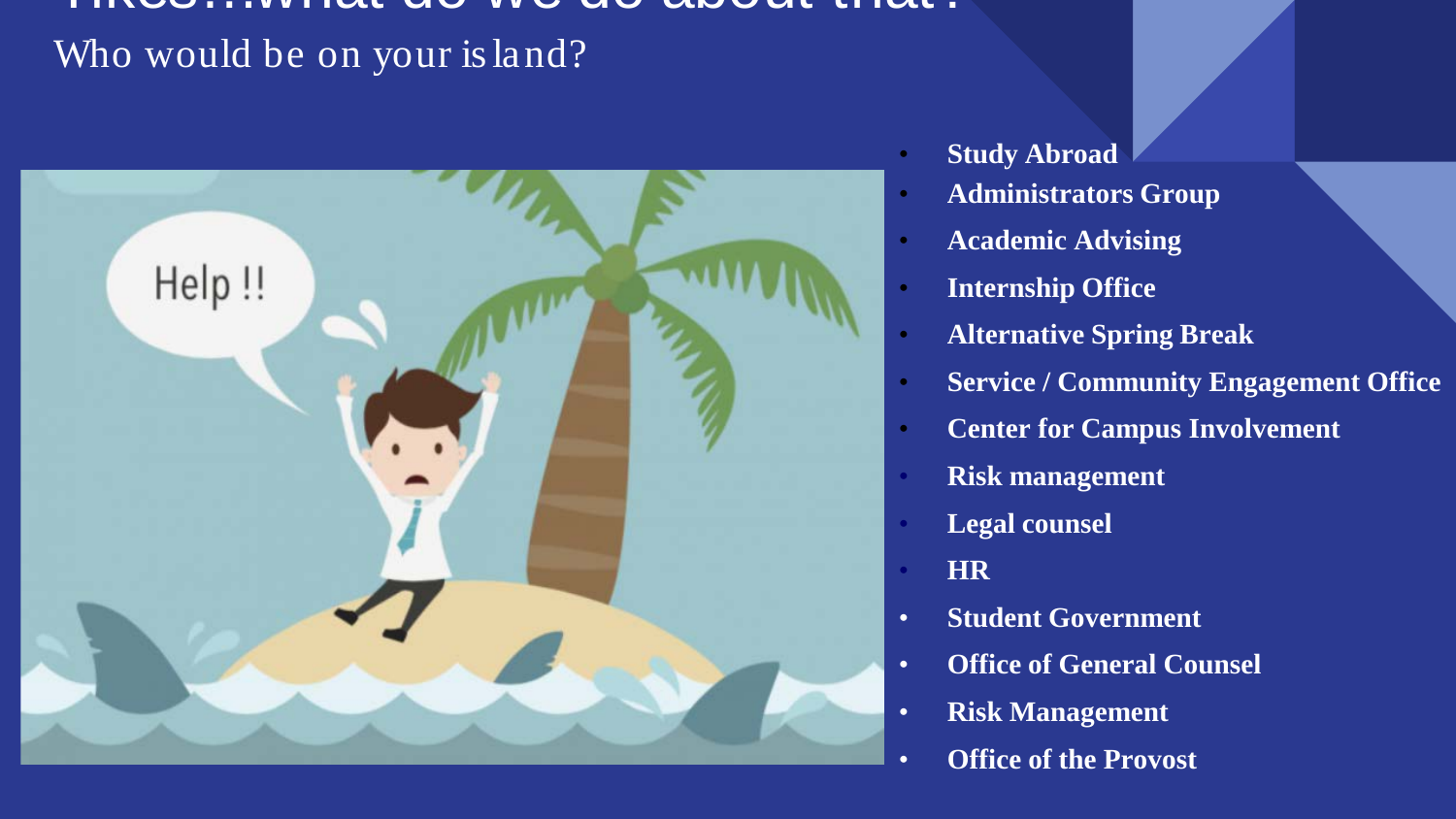## Program Providers - Help or Hurt

pre-depa άζ nnus mealsContactsvisa tsourced Vetting provider lanugauge Placement housinc

Due Diligence on the front end

Track Record Accountability **Logistics**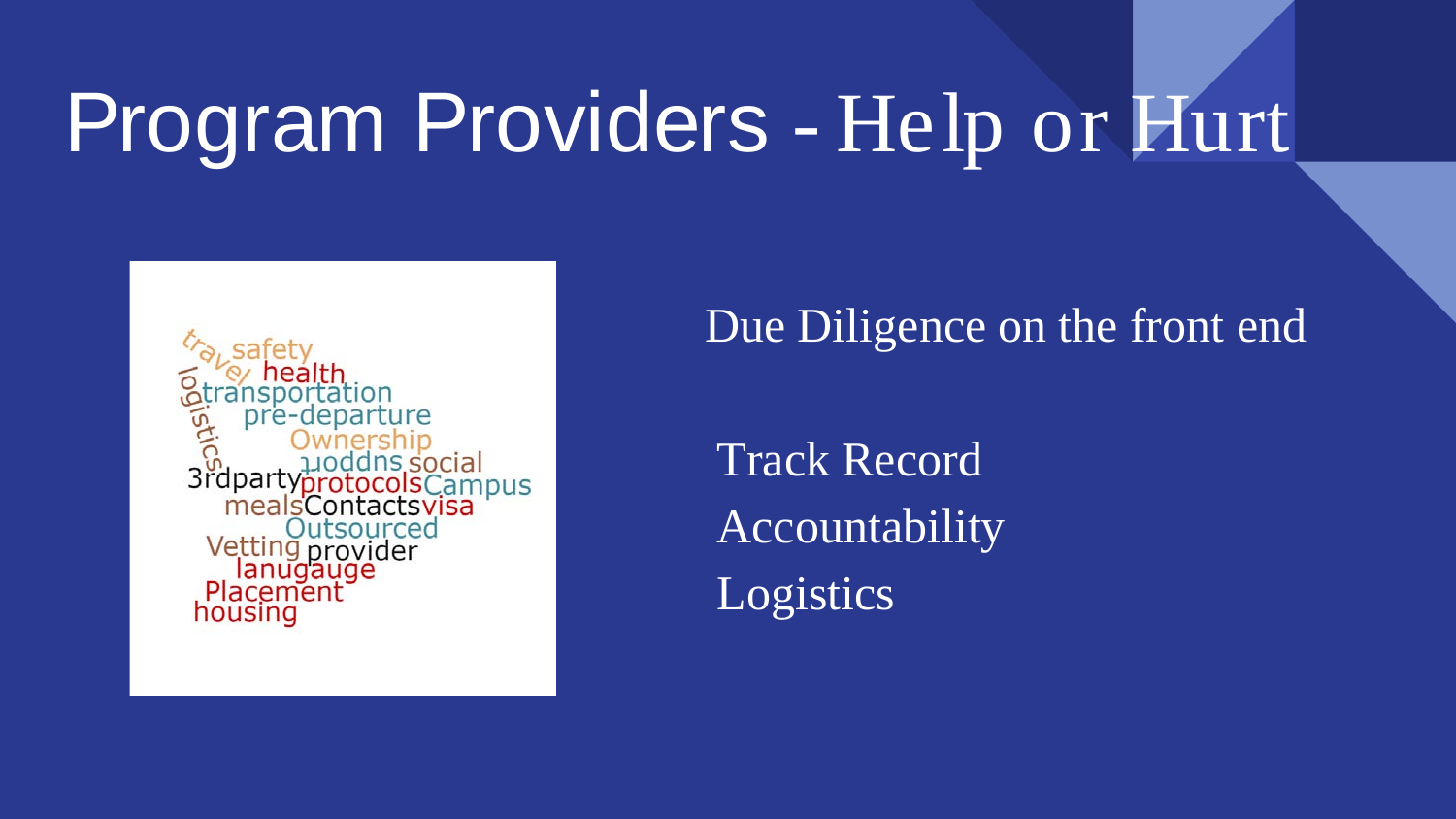healt isportation  $\widetilde{\mathfrak{g}}$ pre-departure 110ddns social 3rdpartyprotocolsCampus mealsContactsvisa Outsourced<br>Vetting provider lanugauge Placement<sup>®</sup><br>housing

## Assistance Pre-Departure

- Advising
- Orientations
- Communications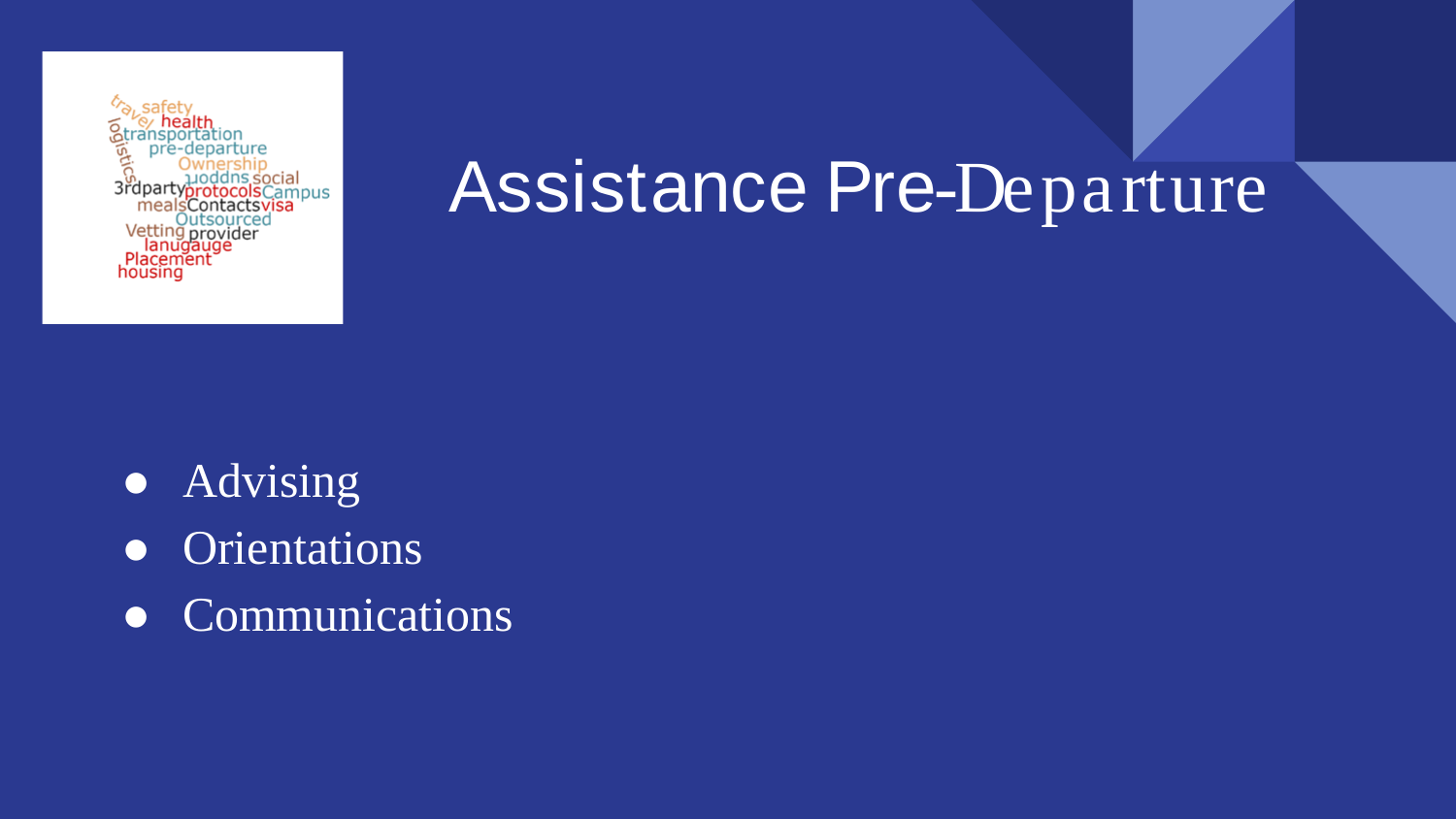Vetting provider anugauge Placement housing

## Assistance On-Site

- Airport pickup
- Housing / Transportation
- On-site orientations including security briefings
- Emergency Protocols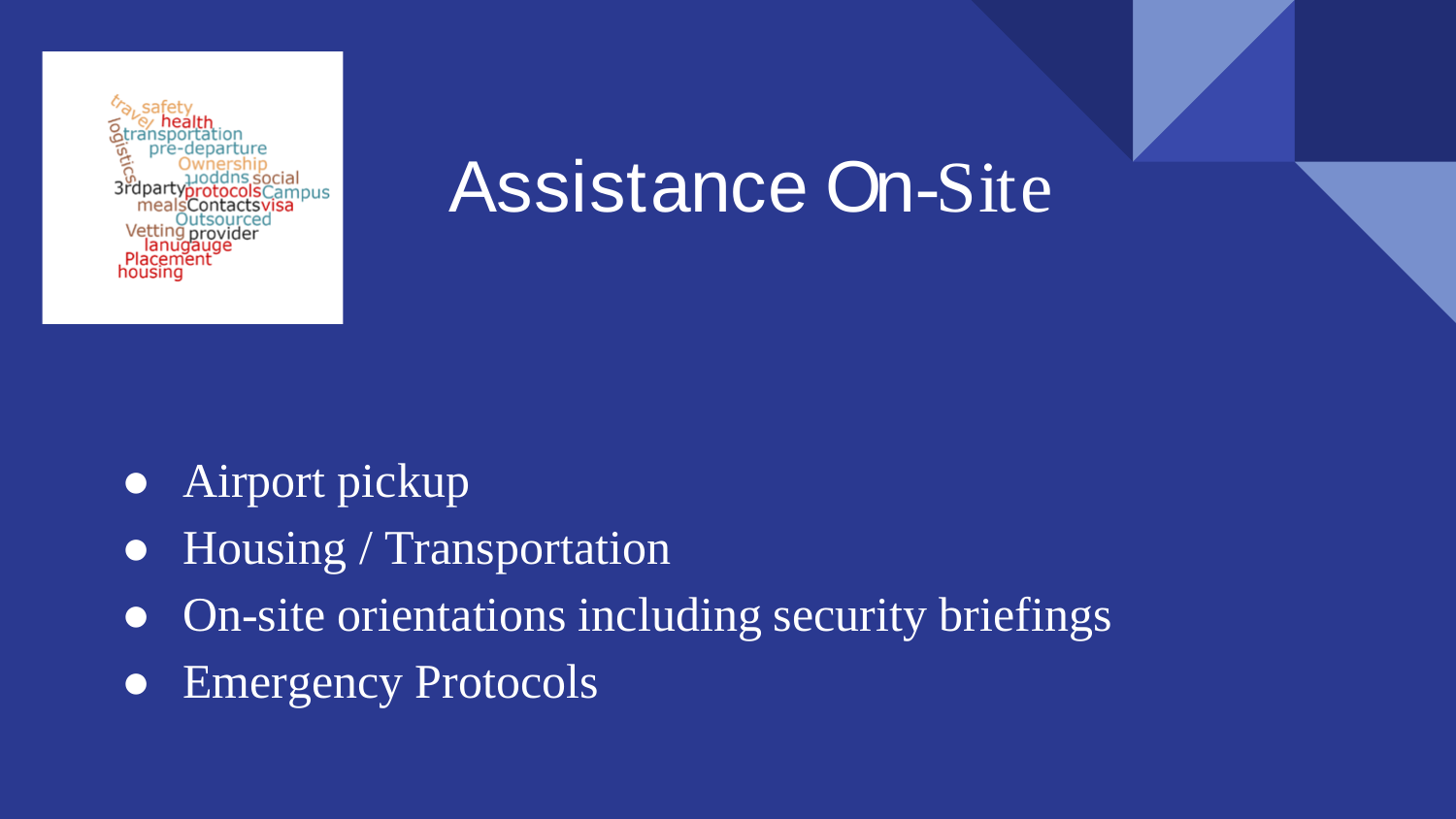# Standards! Our Field has Standards!

"VIEW" programs- Volunteer, Interns hip Experience, and Work

Forum standards focus on the following:

- Program Development
- Student Outreach, Placement, Training, and Supervis ion
- Academics , Cours es , Grading Criteria
- Ethics , Integrity, Profes s ionalis m, and Reciprocity
- Health, Safety, Security, and Ris k Management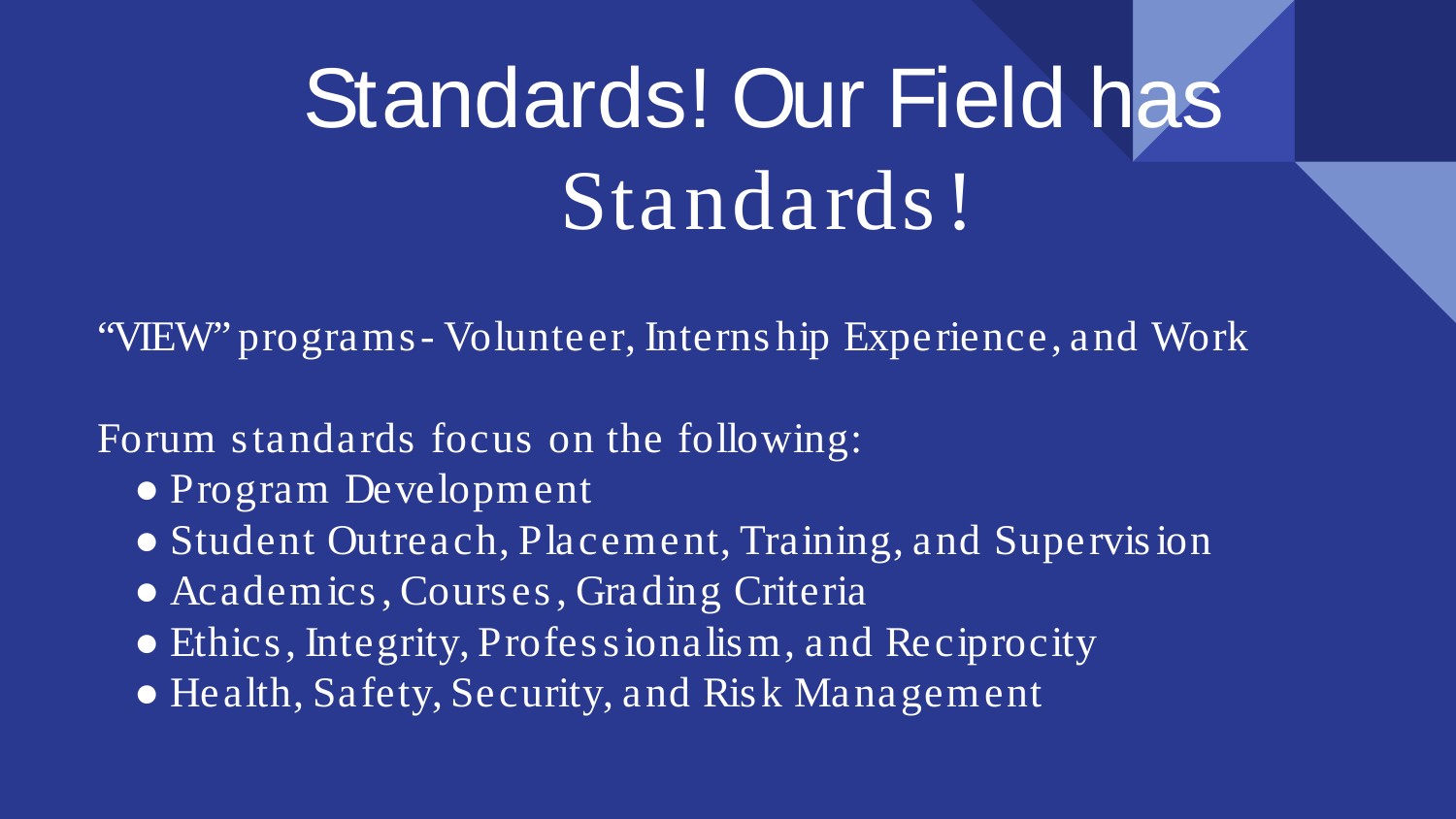# Putting it all Together Philos ophy and Policy

Gather your island together! Define philosophy before making policy!

What should be included in your philosophy?

- Organizational alignment
- Sustainable management
- Protection of people and communities- sustainable impact vs. students' desire to make an impact

Incorporate philosophy into travel policy

Include policies for travel to high risk destinations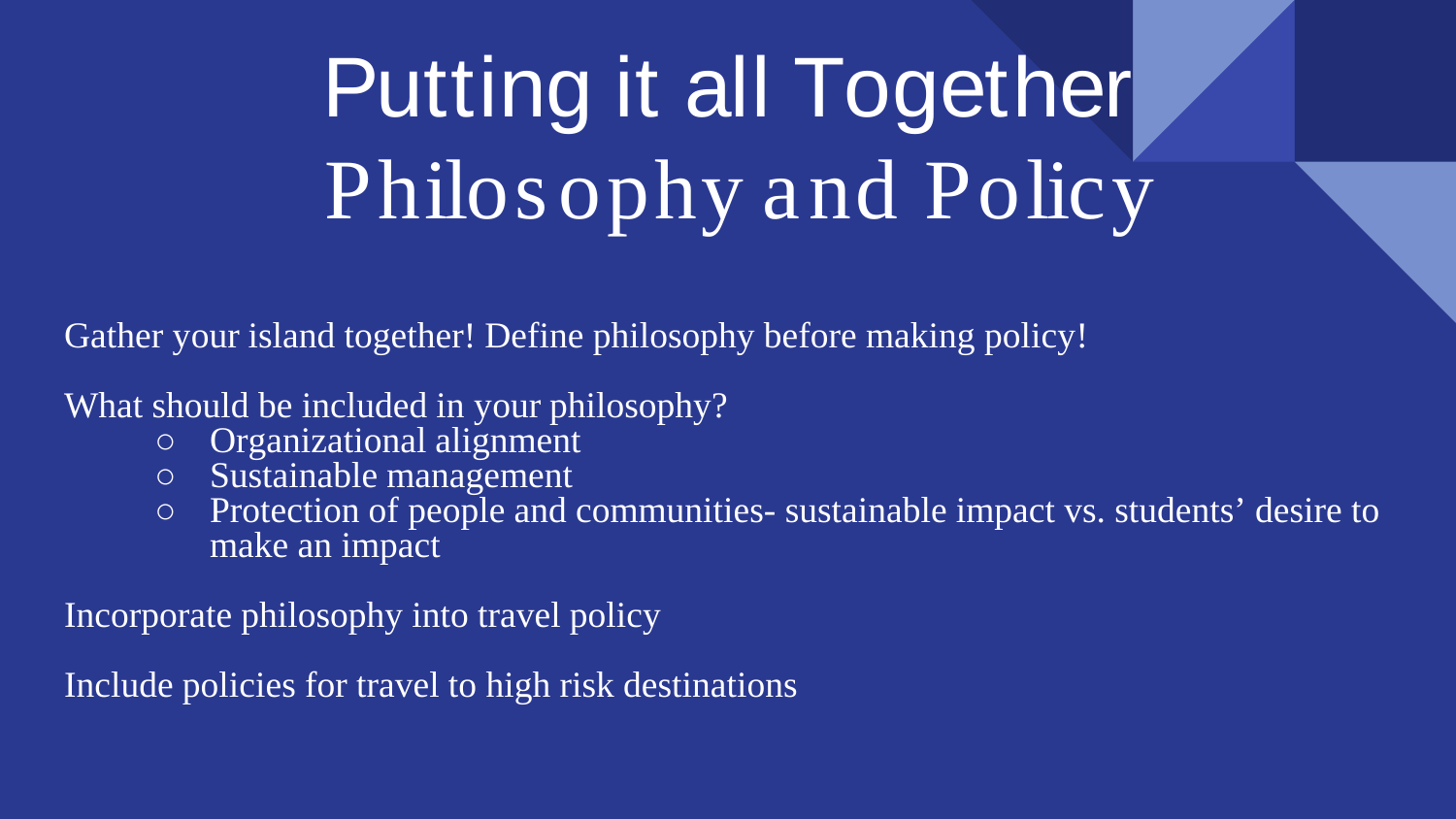# Creating a Vetting Process

Create risk assessment/ risk tolerance matrix

Incorporate third party provider vetting process into current risk assessment processes

For centralized process, work with departments on campus who work with international internships and other third party providers

Make sure all outside programs that are advertised by departments/ centers are vetted first before submitting for travel approval

Ask students/ departments to fill out vetting checklist upon application

Train departments on standards and vetting process through departmental meetings, HR-based training programs

Work with financial officers to ensure that no money is disbursed for non-approved programs

Create Feedback Loops for closer monitoring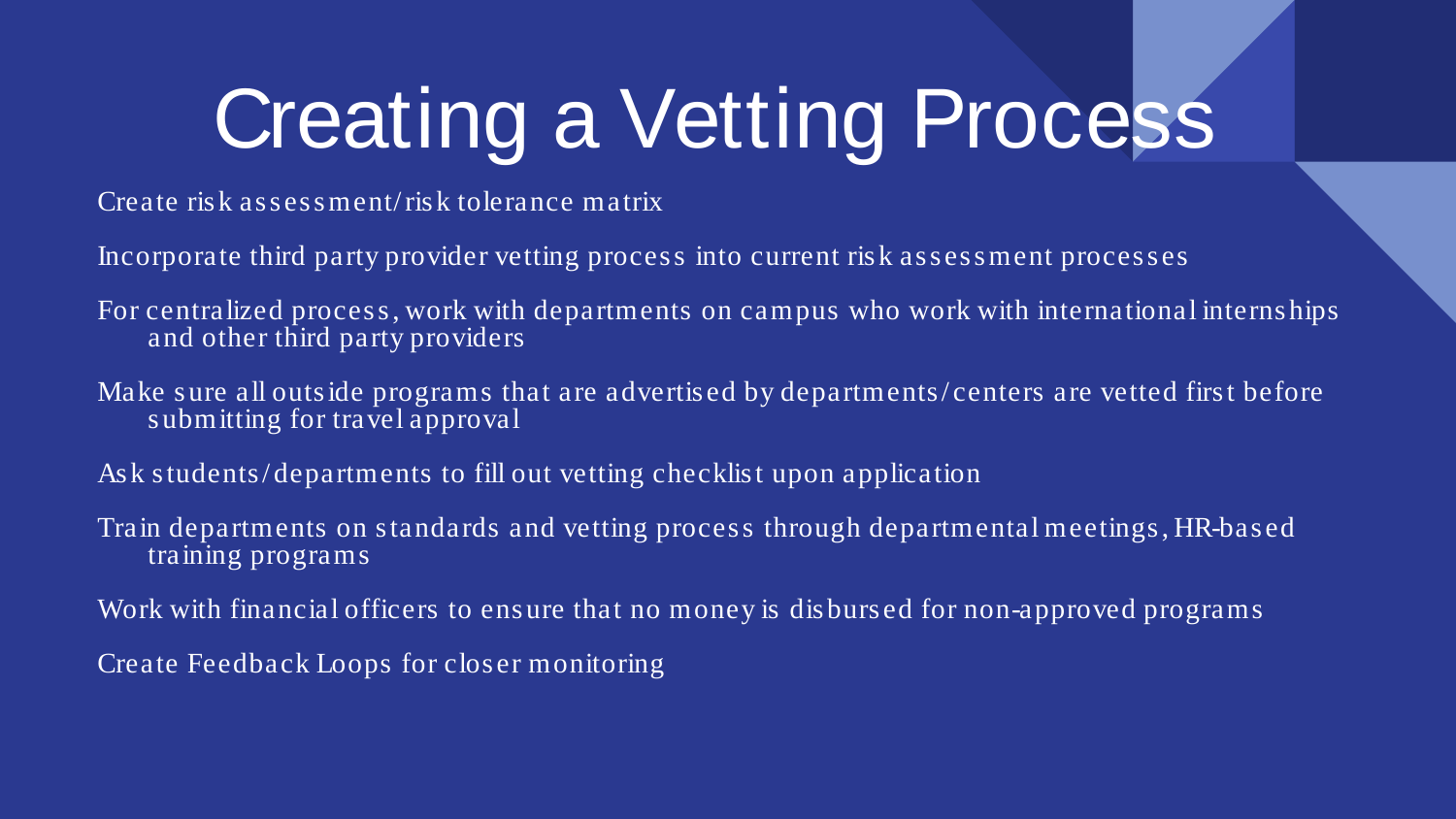### **Table Discussions on Best Practices**

**What has your campus already done:** 

**Defined Duty of Care? How to track International travelers / ownership? Defined University Travel? Defined who is on your island for program vetting? How are you leveraging your provider relationships?**